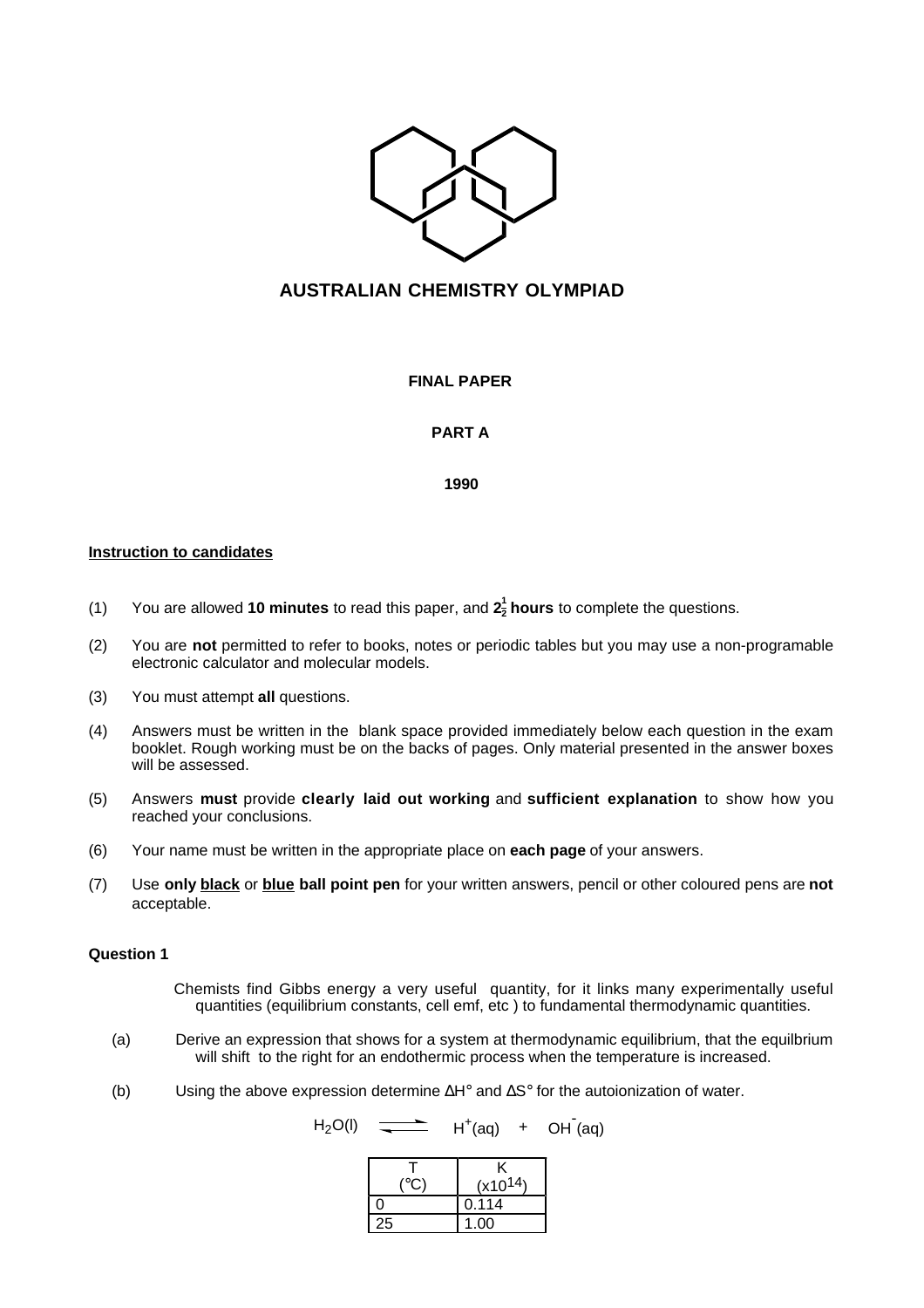| 35 | 2.09 |
|----|------|
|    | 2.92 |
|    | 5.47 |

**Data:**  $R = 8.314 \text{ JK}^{-1} \text{mol}^{-1}$ = 8.206 x 10<sup>-2</sup> L atm K<sup>-1</sup> mol<sup>-1</sup>

# **Question 2**

The reaction, N<sub>2</sub>O<sub>5</sub>(g)  $\quad \longrightarrow \quad$  2NO<sub>2</sub>(g)  $\quad + \quad \frac{1}{2}$ O<sub>2</sub>(g), is first order in N<sub>2</sub>O<sub>5</sub>(g). The course of reaction was followed by monitoring the total pressure with the results shown below.

|       | P-      |
|-------|---------|
| (min) | (mm Hg) |
| ი     | 350     |
| 10    | 490     |
| 20    | 592     |
| 40    | 718     |
| 60    | 788     |

Use the integrated rate law to calculate the rate constant, k.

### **Question 3**

(a) (i) For each of the following interhalogen species draw the Lewis structure and predict the electron pair geometry and molecular shape: BrF<sub>3</sub>, ICl<sub>4</sub><sup>-</sup> and IF<sub>5</sub>.

What is the hybridisation of the central atom in each species?

Which of the species would be expected to have a dipole moment?

(ii) The ions  $O_2^2$ ,  $O_2^{2}$  and  $O_2^+$  occur in several compounds, for example, in potassium superoxide (KO<sub>2</sub>), hydrogen perodxide (H<sub>2</sub>O<sub>2</sub>) and dioxygenyl hexafluoroplatinate(V) (O<sub>2</sub><sup>+</sup> [PtF<sub>6</sub>]<sup>-</sup>),

respectively.

Compare these three ions with  $O<sub>2</sub>$  by listing the four in order of increasing bond length.

Which of these four species would be expected to be paramagnetic?

- (b) (i) Using crystal field theory explain why the hexaaquanickel(II) and tetrachloronickelate(II) ions exhibit paramagnetic behaviour whereas the tetracyanonickelate(II) ion is diamagnetic.
	- (ii) Many trace metal ions exist in the bloodstream as complexes with amino acids or small peptides. For example, the anion of the amino acid glycine, the glycinate ion (gly), is known to coordinate to a variety of transition metal ions as a bidentate ligand, as shown below:



Sketch all the possible stereoisomers for the following glycinato complexes:

(i)  $[Zn(gly)2]$  (tetrahedral)

(ii) [Pt(gly)2] (square planar)

(iii) [Cr(gly)3] (octahedral)

Use **N** Oto represent the ligand.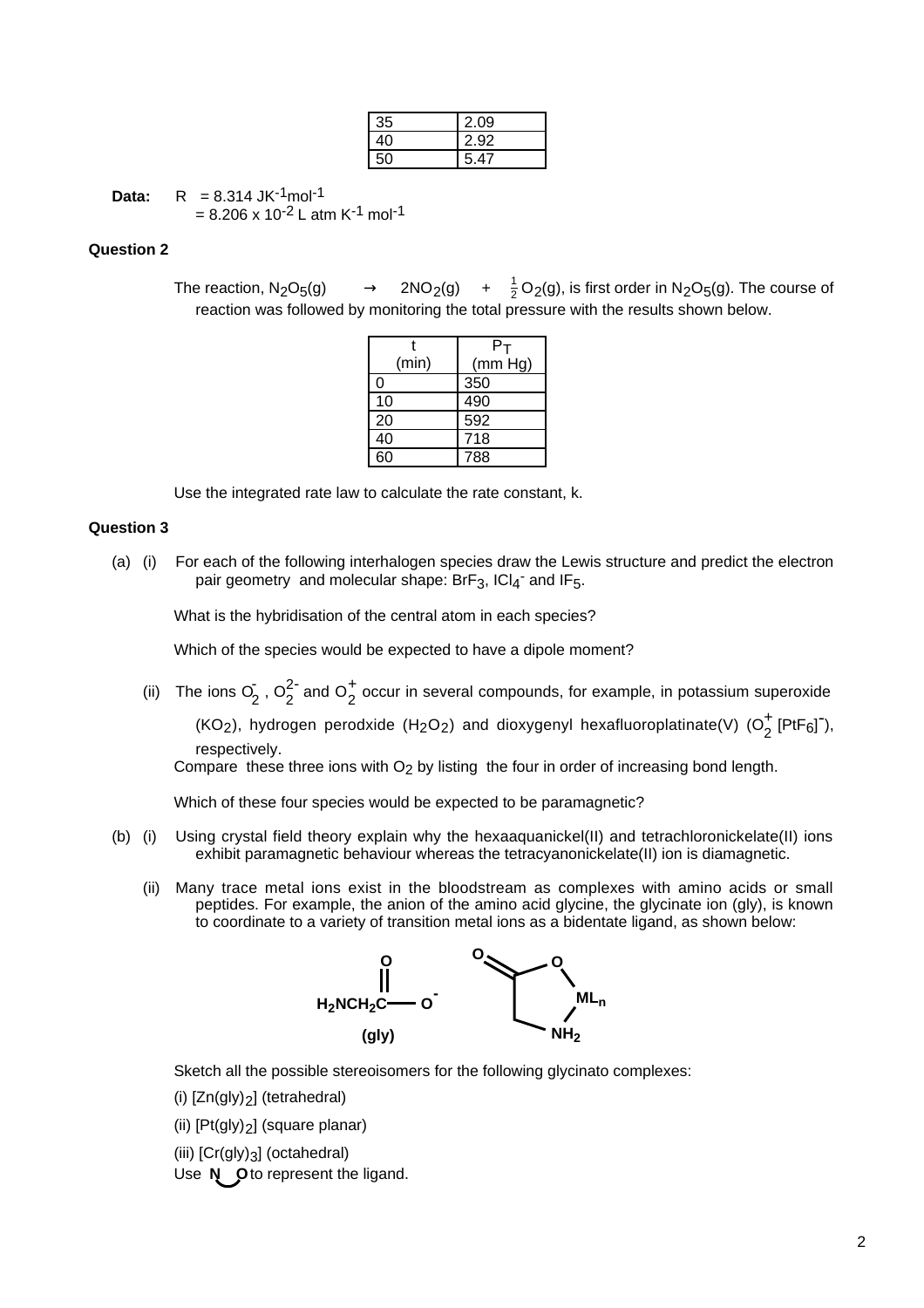# **Question 4**

(a) (i) Ethers can be prepared by the Markovnikov addition of alcohols to alkenes in the presence of strong acids which have non-nucleophilic conjugate bases. tert-Butyl ethers,  $H_3C \rightarrow \textsf{OR}$  , **CH3 CH3**

are often prepared in this way.

- Write a complete mechanism for the addition of methanol to 2-methylpropene in the presence of fluoroboric acid (HBF $_4$ ).
- (ii) Why must the acid, used as a catalyst, in this case  $HBF<sub>4</sub>$ , have a non-nucleophilic conjugate base?
- (b) (i) Complete the following sequence of reactions by identifying compounds **X**, **Y**, **Z**, **AA** and **BB**.

$$
\bigotimes_{CH_3} NH_2 \xrightarrow{P_3C-C-O-C-CH_3} X \xrightarrow{HNO_3/H_2SO_4} Y + Z \xrightarrow{H_3O^+} AA + BB
$$

- (ii) Write a mechanism for the formation of compounds **Y** and **Z** from compound **X**.
- (c) Compound **A**, is a degradation product of the antibiotic vemiculine, and has the following structure.



The structure was confirmed by converting A into compound B, C<sub>11</sub>H<sub>18</sub>O<sub>4,</sub> which could also be prepared by ozonolysis of compound **C**, C<sub>11</sub>H<sub>18</sub>O<sub>2</sub>.



Assign structures to **B** and **C**, and give systematic (IUPAC) names to both compounds.

(d) Grignard reagents are best known for their reaction with carbonyl groups. However they will react with other electrophiles including oxirane (ethylene oxide). Predict the products **E** and **F** of the following reaction.



# **Question 5**

Nicotinamide adenine dinucleotide (NAD) is an important electron transport agent in biochemistry. It exists in an oxidised form (NAD+) and a reduced form (NADH). The two forms are formally related by the equation:

> $NADH(aq)$  +  $H^+(aq)$ (aq)  $\overline{\phantom{a}}$  NAD<sup>+</sup>(aq) + H<sub>2</sub>(g)

The standard reduction potential for the reduction of NAD<sup>+</sup> is:

 $NAD^{+}(aq) + H^{+}(aq) + 2e^{-}$   $\longrightarrow$   $NADH(aq)$   $E^{°} = -0.11$  V at 25<sup>°</sup>C